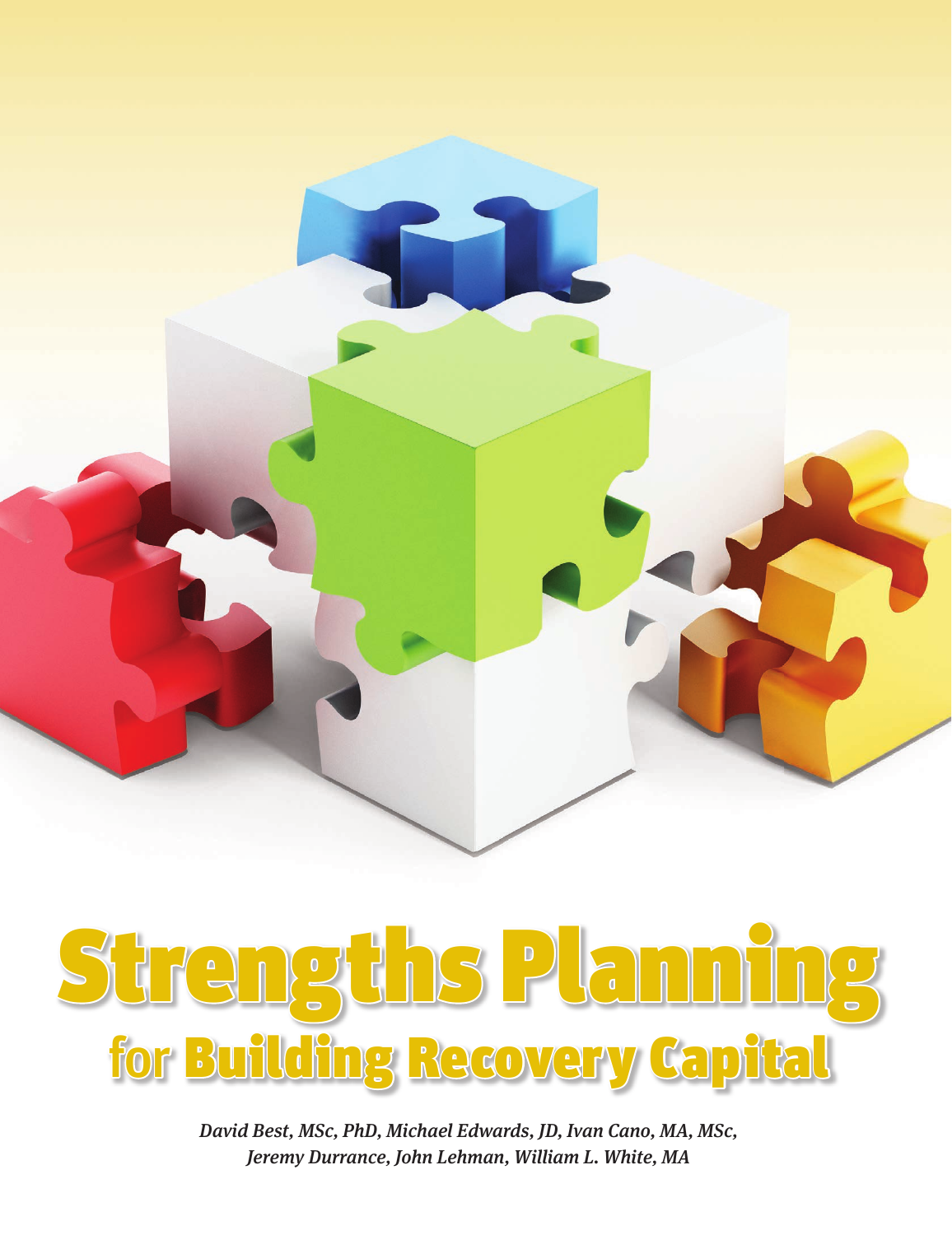F or decades, addiction professionals have been providing screening and assessment instruments that evaluate problem severity, complexity, and chronicity, but offer little data on internal and external resources individuals and families can mobilize in resolving such problems (White & Cloud, 2008). This status is changing with a new generation of instruments that have profound implications for the future of addiction treatment and addiction counselling.

This development is consistent with a recovery movement (e.g., White, 2006; White, 2007) that is predicated on the transition from a pathology to a strengths-based model in which the pathway to sustained recovery is seen as the accrual of resources and capabilities more than the successful management of illness (White & Cloud, 2008). This model is gathering ground across domains of social care and health and includes not only addiction and mental health recovery, but positive psychology and criminology (Ronel & Segev, 2015), and a diverse range of criminal justice approaches including restorative justice (Zehr, 2002) and therapeutic jurisprudence (Wexler, 2000). These approaches are all advocating a holistic model that engages not only the protagonists but also families and communities; emphasizes relationships and community integration; and focuses on well-being and quality of life (De Maeyer, Vanderplasschen, & Broekaert, 2009).

Building on the language of social capital (Putnam, 2001), recovery capital has been defined as "the sum total of one's resources that can be brought to bear on the initiation and maintenance of substance misuse cessation" (Cloud & Granfield, 2008, p. 1972). Granfield and Cloud (2001) had previously coined the term "recovery capital" and described what they regarded as its four primary domains: social capital, physical capital, human capital, and cultural capital. Best and Laudet (2010) subsequently developed a tripartite model based on personal, social, and community recovery capital.

Although the term has been used extensively, it has remained poorly operationalized and only recently have there been systematic attempts at creating scales and measures for recovery capital. The most widely cited of these is the Assessment of Recovery Capital (ARC; Groshkova, Best, & White, 2013), a fifty-item scale that has two domains—personal recovery capital and social recovery capital—both consisting of five subscales of five items each. However, this measure has primarily been used in research studies and its application in clinical practice has been limited, meaning that recovery capital is a term that is widely deployed but poorly articulated in many addiction recovery settings.

This gap has been addressed through developing an extended version of the ARC that examines not only recovery capital but wider measures of well-being, motivation, involvement in recovery groups and social support, and barriers to recovery in the form of unmet support needs and acute substance-related and lifestyle factors. This measure, called the "REC-CAP," takes around fifteen minutes to complete and is described in a recent paper by Best and colleagues (2016a). However, what is unique about the REC-CAP is that it is a measure of recovery barriers and strengths, and provides a method for translating this evidencebased summary of needs and strengths into a recovery care planning approach. The data are drawn from a partnership between the Helena Kennedy Centre at Sheffield Hallam University and the Florida Association of Recovery Residences (FARR).

#### Rationale and Method

The REC-CAP is both an innovative assessment tool and a method of creating and operationalizing an evidence-based recovery care planning and review process with direct links to community engagement.

The assessment measure is designed for use across a range of contexts including specialist addiction treatment services, peer-based recovery support services (White, 2009), and as a self-completion and self-help tool for individuals in the later stages of their recovery journeys. Essentially there are four blocks to the REC-CAP:

#### **Block One**

Following basic demographic information, the first block assesses acute problems individuals have in five domains-substance use, risk taking, housing, criminal justice, and lack of meaningful activities—and assesses unmet specialist support and treatment needs across these and other areas.

#### **Block Two**

The second block assesses recovery capital, resources in the domains of personal and social capital, recovery group participation, social support, well-being, quality of life, and commitment to sobriety.

#### **Block Three**

One of the concerns of any standard instrument is that it does not allow sufficient scope for personal experiences and subjective needs. Therefore, following the structured parts of the REC-CAP, the third block is an open-ended section where individuals are encouraged to report their experiences and needs.

#### **Block Four**

The fourth block is predicated on successful coding and scoring of the first two sections and is the translation of the summary of scores into a node-link map that initiates the process of recovery care planning. The data from the assessment provide a systematic way of populating the initial "Your Recovery Well-Being" map and are then broken down through two further mapping exercises—"Continuing the Journey of Recovery" and "Recovery Planning: Setting a Goal"—to help people in recovery translate their needs and strengths into an action plan based on their own subjective experiences and perceptions, and based on the evidence from the REC-CAP (as shown in the two case studies we will provide).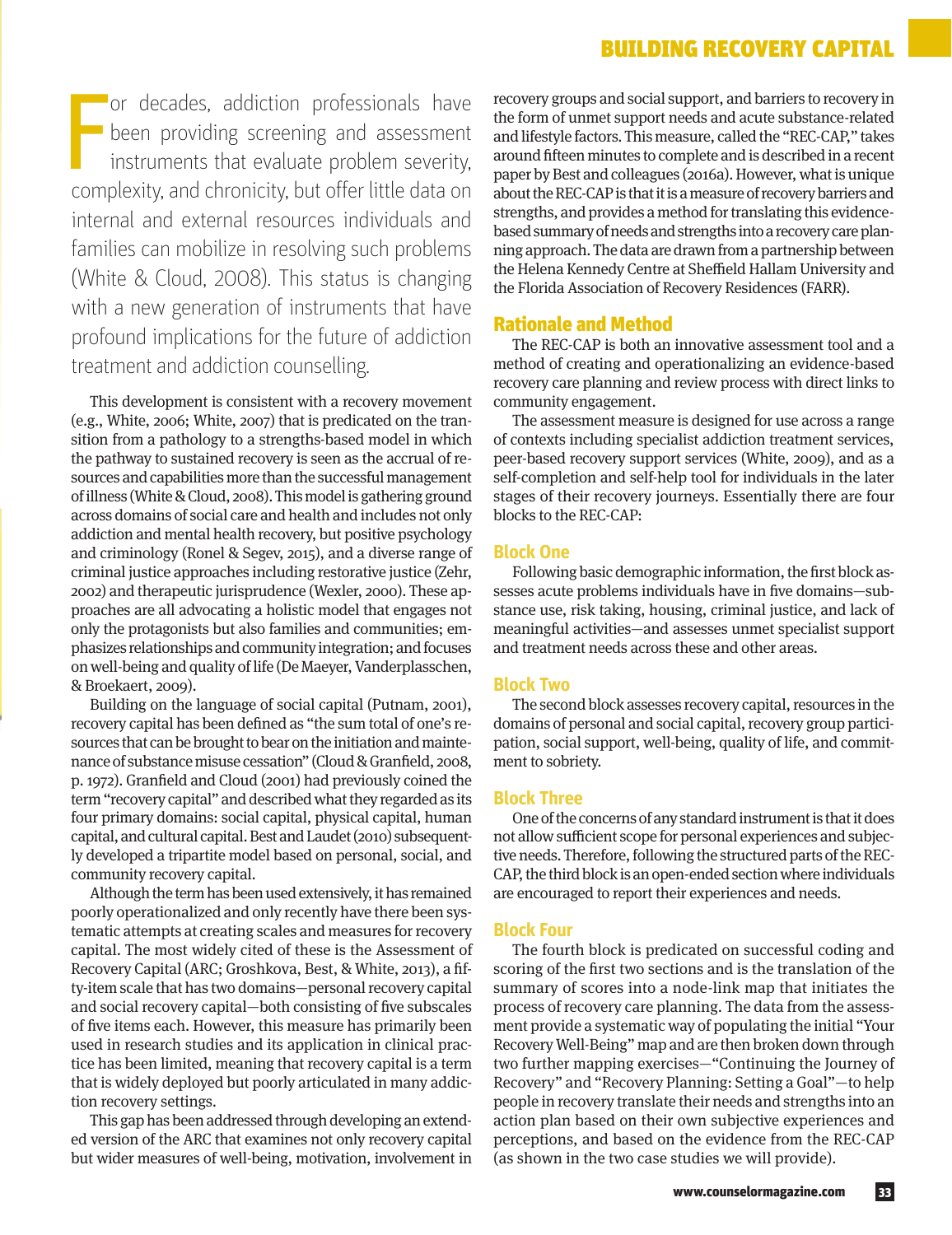The online version of the assessment and care plan also provides the opportunity for direct linkage into the third part of the REC-CAP model (i.e., a method of linking into community resources and assets). Based on a strong and clear evidence base that recovery progress is significantly enhanced by spending more time with others in recovery (Longabaugh, Wirtz, Zywiak, & O'Malley, 2010) and by engaging in positive and meaningful activities (Best, Irving, Collinson, Andersson, & Edwards, 2016b), the third stage of the model offers linkage opportunities for people who do not have access to this form of recovery capital, which is most people leaving acute drug and alcohol treatment.

Based on a three-month assessment and review cycle, the REC-CAP system employs an "MPE" process to do three things:

1. **Measure:** Identify barriers to recovery and resources people have to overcome these

2. **Plan:** Use these data to create the basis for a recovery care plan that sets goals and outlines a strengths-based way to achieve these goals

3. **Engage:** Provide links to activities and groups in the local community that can help individuals achieve the goals they have set

## Preliminary Findings

The findings outlined next are for one hundred of the first cases that have been collected as part of the pilot program with the Florida Association of Recovery Residences (FARR). Following this analysis and presentation of strengths and needs, two cases are analysed in more depth. Eight recovery residences in Florida participated in the project, engaged a total of 630 clients at various stages of their stay in the residences, and completed the REC-CAP assessment.

The method relies on a visualization approach that uses traffic lights for rapid recognition of areas that are strengths (in green), areas that are neither weaknesses nor strengths (in amber), and areas that require further attention (in red). The purpose of this traffic lighting system is to allow both workers and recovery residents to have an "instant and holistic" picture of where they are in their recovery

journeys so they can move immediately into planning and action phases.

The presentation method provides a snapshot of overall functioning that can be used either at an individual level (as in the case studies presented later in this article) or as an aggregate across a population as shown in Figure 1 (below), where key findings are outlined for each of the domains of the REC-CAP.

In summary, the top box ("Quality of Life & Satisfaction") shows generally high

most commonly identified in the areas of primary health care and family support. In sum, half of the cohort report at least one barrier, with a mean and median of two barriers each for those fifty residents.

Finally, the bottom box ("Recovery Strengths") indicates that there is strong recovery capital across the board, but particularly in the areas of recovery experience (e.g., perceived strength and confidence in recovery) and in citizen-



*Figure 1. Overview of Recovery Capital, Barriers, and Needs for the First 100 Cases*

levels of reported well-being, particularly around satisfaction with accommodation and social support.

In the second and third boxes ("Barriers to Recovery" and "Service Involvement & Needs"), barriers and ongoing support needs with the current sample are reported, showing some problems with ongoing substance use—including both illegal and legal substances (e.g., tobacco, alcohol, and prescribed medication)—and lack of meaningful activities as more prevalent barriers, with additional support needs

ship—which is largely around community involvement and engagement—with high levels of participation in community recovery groups and activities, and in the local community. Finally, the sample typically reported very high levels of abstinence self-efficacy. Thus, this is a population who generally have the personal, social, and community recovery capital to sustain the belief that they can be the drivers of their own recovery journeys.

The primary purpose of the REC-CAP is around individual cases, but the point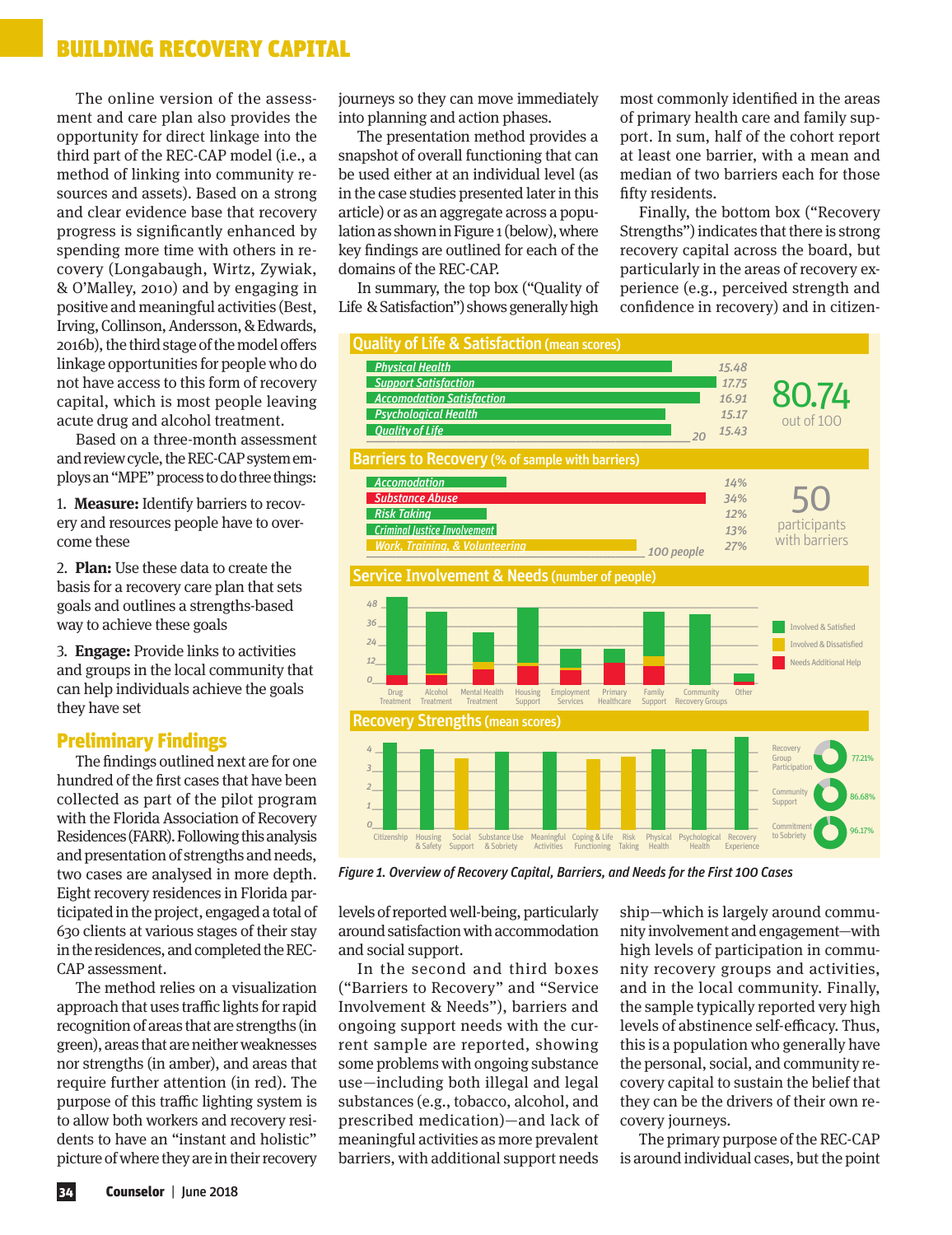of showing the summary dashboard in Figure 1 is to show the capability of the model as an outcome monitoring or performance management system at team or even locality levels. This can be done both for current functioning as in Figure 1 or as a measure of change over time, demonstrating where treatment centers are achieving successes and where there are blocks that need to be overcome.

#### Case Studies

Two case studies were selected to illustrate different phases of recovery progression and their implications for the care planning process. The first case is from a resident in early recovery.

#### **Case Study #1: Angela**

Angela has just come out of detoxification for methamphetamine dependence, although she also has a long-standing alcohol problem. She has suffered both physically and mentally as a result of her addictions and this is evident from the score profile she shows at the initial REC-CAP completion close to the start of her stay in a recovery residence. The summary page is shown in Figure 2 (below).

In Angela's case, there are several immediate barriers to the growth of recovery capital. She has both recent substance use (a meth binge prior to undertaking detox) and no involvement in any education, training, or volunteering in large part because of her physical and mental health. Furthermore, in terms of support needs, while currently receiving support in the areas of mental health, substance use, and family support, none of these is sufficient to meet her perceived needs, and it is not clear yet whether these are directly linked to her recent binge or not. Therefore there are key issues to address in acute functioning and treatment for Angela and the need for additional support in mental health, substance use, and family involvement. All of these things have to be initiated before it makes sense to focus on building recovery capital. However, that does not mean Angela does not have strengths that can be used to support her in her journey.

As a result, while it is not surprising to see low levels of recovery capital, particularly in the domain of personal recovery capital, there are areas to work on. Each subscale is scored between zero



*Figure 2. Angela: An Early Recovery Resident Case Summary* **ing social supports to create the space** *ing social supports to create the space* 

to five, with higher scores representing better functioning and red-colored scores (zero or one) indicating little resource in this area. For this individual, there is only one area (around housing and security) that is a genuine recovery resource, but this feeling of safety about living in the recovery residence provides a strength on which to build. For the other domains measured, only motivation—measured on the "Commitment to Sobriety" scale—would suggest a real recovery asset. However, on overall well-being, Angela has scored high on feelings of physical well-being (in spite of ongoing health symptoms, and probably indicative of recent improvements), accommodation, and support, so these are also included in the asset list. The evidence from the scale would suggest that there are acute treatment and lifestyle issues that need to be addressed and only Angela's motivation, health, support, and secure accommodation represent real recovery strengths. This is then translated into the recovery well-being map.

The recovery well-being map is a visualization map (Dansereau, 2005), and to make its impact greater and for continuity with the rationale for the presentation of data findings, areas that are strengths are depicted in green, neutral areas of functioning in amber, and areas to be addressed in red. Angela's own subjective experiences and goals personal recovery beliefs are central to any recovery model—are inserted into the central bottom box to ensure that there is a marriage between the scoring of the scale and what residents perceive their needs to be. As would frequently be the case with people early in recovery, the aspirations are ambitious and long term. Peer recovery navigators and residents will then use this overview to assess how it fits with clients' subjective experiences, review what has gone on, and plan the next stages of recovery activity moving forward. The subsequent maps will attempt to break down these long-term goals and to use the strengths identified to help individuals take steps towards achieving them. The aim for Angela is to keep her sober, get her fit and healthy, and build on her grow-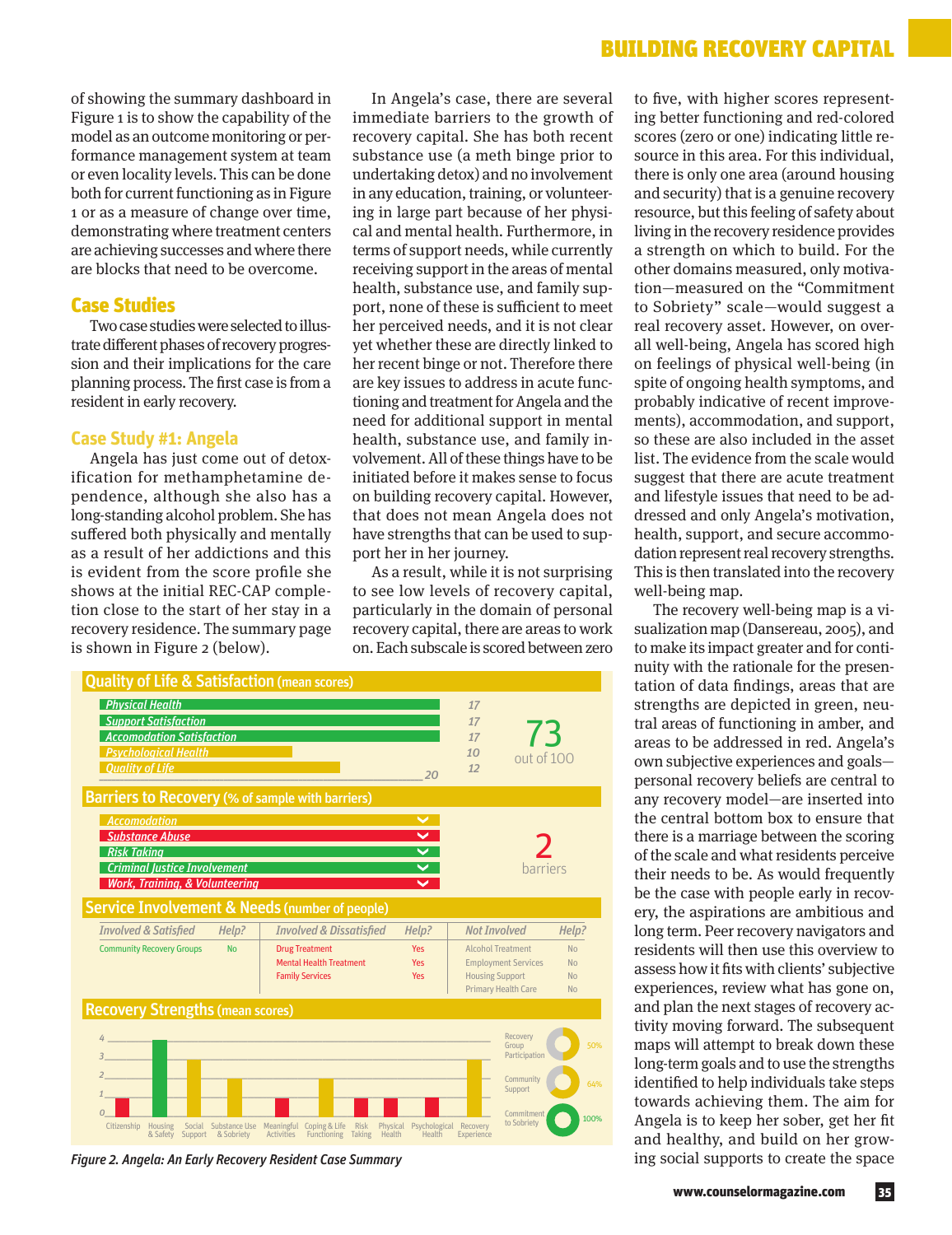to build the personal and social capital that will allow her to engage in the community and have the self-determination and assets to achieve her goals.

#### **Case Study #2: JoAnne**

The second case study is for a resident who is much more established in recovery. JoAnne had a long-standing battle with alcoholism that has seen her enter treatment and recovery services on a number of occasions over the course of twenty years. However, she has completed treatment, has become established in the recovery residence, and has made progress on various fronts. In her case there are no acute risks or unmet service needs, evidenced by the lack of red flags in the barriers to recovery section. All of the well-being indicators are positive and, very unusually, JoAnne scores a maximum on the ARC. She is also committed to sobriety, has good community support, and is well engaged in recovery groups in the community (see Figure 3 below).

What this means, translating those assets to the recovery well-being map, is that there is a very positive story for JoAnne and her peer recovery navigator

to tell around progress and achievement with only some concerns about accommodation emerging from the summary data. And a core part of the navigator's role is celebrating success and building strengths and capital from success. The strong recovery resources reported reflect considerable recovery assets to deploy in meeting the two subjectively set goals around parenting and completing nursing school, although the recovery coach or worker may well want to discuss mental health support needs as well. Thus, the task in the subsequent maps is to break down those objectives into more manageable units and tasks and to deploy those support systems and personal resources to achieve these goals. JoAnne has done well and the recovery capital she has developed is key both to preventing relapse and to achieving these big, longer-term life goals.

#### Overview and Future Directions

The data presented in this article is part of the development of a new method for measuring and mapping recovery capital that builds on established research scales, but does so in a way that



*Figure 3. JoAnne: An Established Recovery Resident Case Summary* sumption that it is the recovery capital

is accessible and applicable to both recovery care planning and self-monitoring. The REC-CAP yields a single page summary of scores that address barriers and needs, but also (and critically) identifies strengths across a range of domains of personal, social, and community recovery capital (Best & Laudet, 2010). The data can be presented as a single-page summary at both case and aggregate levels and crucially this can be translated into visualization maps that can initiate a structured process of recovery planning, as is shown in the two case studies. What is new about the REC-CAP is that it is a strengthsbased assessment and review measure that directly informs recovery care planning and affords access to community resources to help individuals achieve their goals through the MPE process. It is an ongoing model of strengths building that is predicated on tapping into social supports and community resources as a way of achieving goals and building personal recovery strengths.

Across the entire sample of one hundred cases presented in this study, there is strong recovery capital and well-being, although there is considerable variation in well-being within the sample. As Figure 1 illustrated, there are residual barriers to recovery in parts of the population and additional treatment and support needs. The assumption made in this model is that recovery is a process of building strengths over time. But the recovery journey is not linear and the gradual accrual of recovery resources requires the monitoring and management of setbacks related not only to substance use, but other key life domains as well.

Additionally, the model assumes, as evidenced in the data, that while there are likely to be a series of ongoing support needs from professional services for some people in their recovery journey, it is necessary to monitor whether the support received is sufficient in addressing barriers to stable recovery. While both barriers and additional needs applied to relatively small subsamples, they are crucial to flag in developing recovery reviews and planning models.

At the core of this approach is the as-